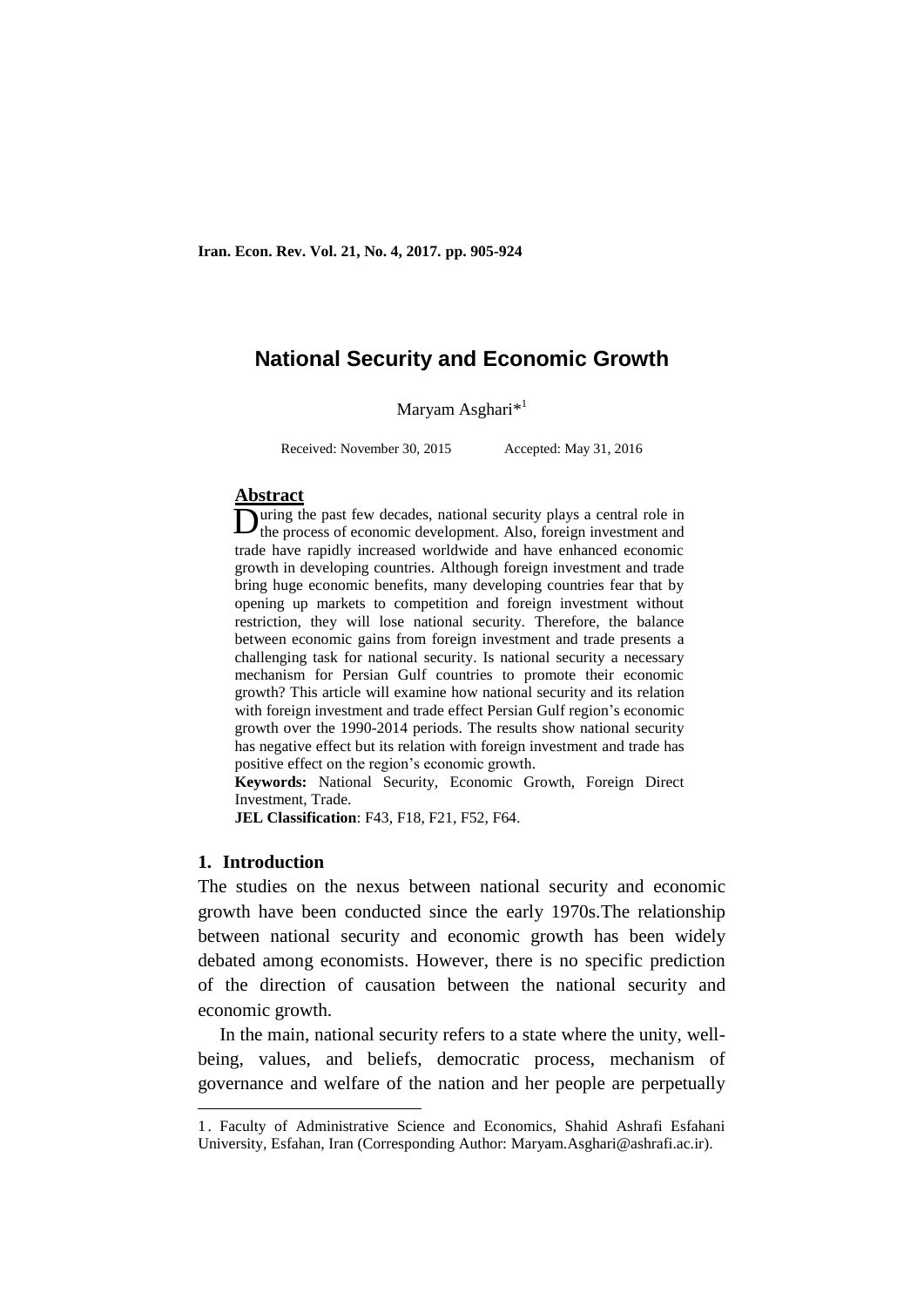improved and secured through military, political and economic resources. In other words, the absence of continuous improvement in the socio-political and economic well-being of the people and states are tagged insecurity. Insecurity is not only limited to communal crisis, ethnic and religious violence, and political conflict but also include the presence of natural disasters such as floods, earthquakes etc.

In general, studies have found that military expenditure can influence an economy both positively or negatively. Results are mixed and often contradicting. National security can affect economic growth through a number of channels. For example, military expenditure can affect an economy either positively as per the finding of Hassan, Waheeduzzaman, and Rahman (2003), through an expansion of aggregate demand or through increase security, and negatively (Deger, 1986) through a crowding out of investment. On top of that, there are findings showing no meaningful relationship as found by Galvin (2003) and Yildirim et al. (2005). In some cases, the results are mixed as found by Kollias et al. (2004) and Dakurah et al. (2000).

Hassan et al. (2003) examine the impact of the military expenditure on economic growth and FDI covering five of seven South Asian Regional Cooperation Council (SAARC) nations using panel data over the 1980-1999 periods. Interestingly the result suggests positive relationship between military expenditure and economic growth, and thus supporting the view that military expenditure can bring positive impact on growth. Yildirim and Ocal (2006) examined the issue of arms race between India and Pakistan and its relation to each country's economic growth. They found that there is a unidirectional causal relationship between military expenditure of India and Pakistan. Reitchuler and Loening (2004) studied on Guatemala and they employed Feder-Ram model to determine linear versus nonlinear function. They suggest that the linear model show insignificant effect on growth. However conclusion changes when using non-linear model. They found that at low threshold there is positive effect on growth and beyond the threshold, it turns negative. However, defense is less productive than the civilian sector.

International trade and FDI are playing a larger and larger role in national security considerations because of the flows of capital and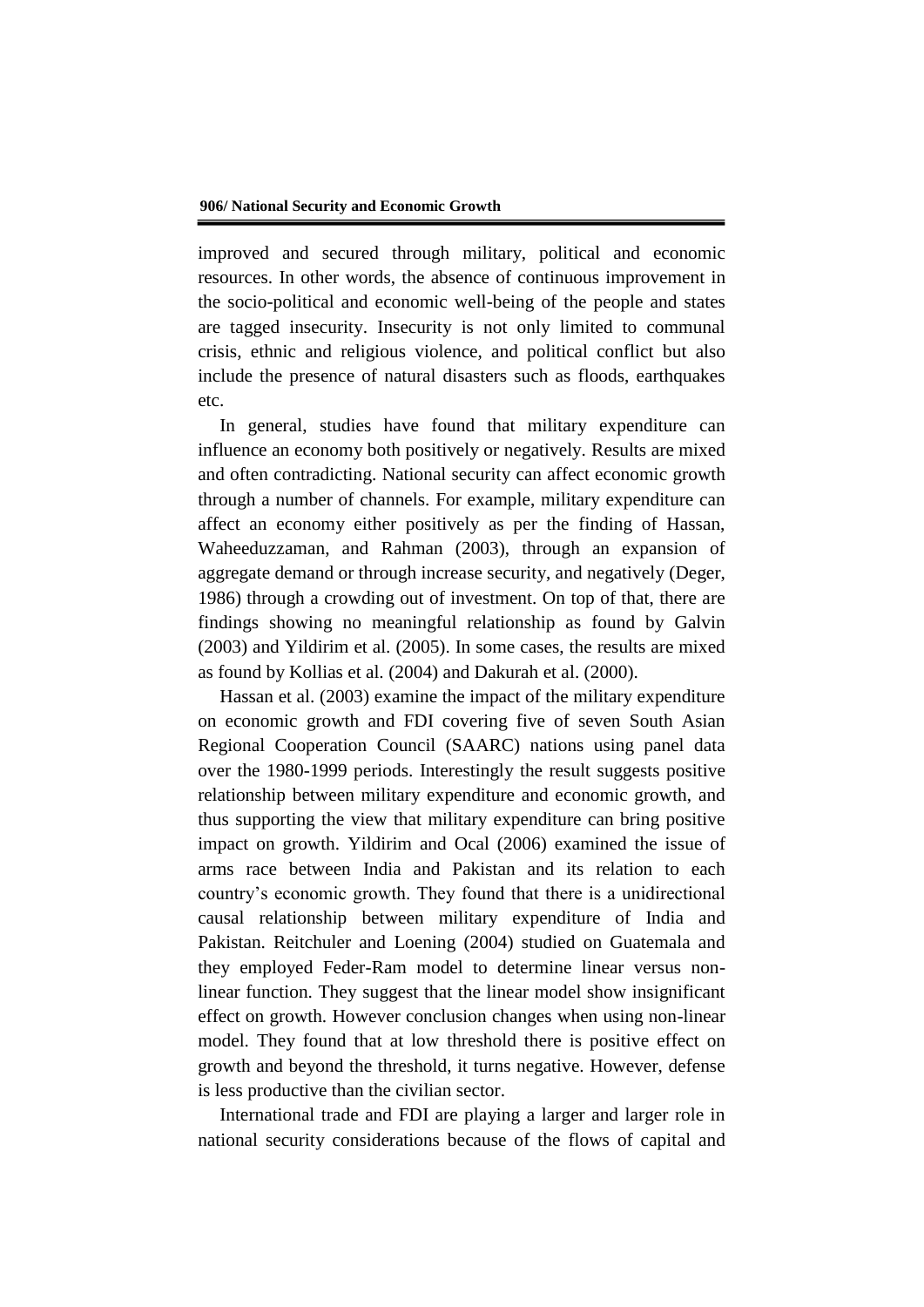wealth that it generates. Globalization provides individual national economies the means to create economic webs with other countries through the integration of markets and the unification of transportation and communication systems (Mamounas, 2007). This process has effects on culture, political systems, economic development, and prosperity in societies around the world. Though globalization and cross-border trade are not new and have in fact been prevalent characteristics of functional societies for thousands of years, the development of technology and social policies has increased the magnitude and breadth of foreign trade and investment, causing new economies to be opened both domestically and internationally by improved investments.

Foreign direct investment and globalization also impact national security. Increased trade and a more open, continuous flow of human capital increase opportunities for crime by facilitating the opportunity for unethical and illegal practices to operate in a fairly unregulated environment. In this sense, globalization has the potential to "facilitate terrorism and impede anti-terrorism efforts by making the movement of people and funds much easier"(Mamounas, 2007).

Advances in technology have provided new methods for consumers and businesses alike to identify and measure economic trends and to pursue new economic opportunities. Similarly, governments have negotiated reductions in barriers to commerce, taking advantage of new opportunities in the global marketplace and promoting international industrial and financial business models. Despite the advantages globalization and foreign investment offer, their potential harmful impact on the economy and potential threat to national security standards are two of the most prevalent and argued disadvantages. From an economic perspective, foreign direct investment increases the number of acquisitions by foreign investors, which serves to transfer assets to an individual or company that answers to a foreign government. Critics argue that this adds nothing to productive capacity at the expense of economic security since an increased portion of domestic assets is in foreign control. Further, critics cite that increased foreign investment and globalization entice foreign governments to use political influence to their advantage, weakening economic and social structures. Balancing the desire for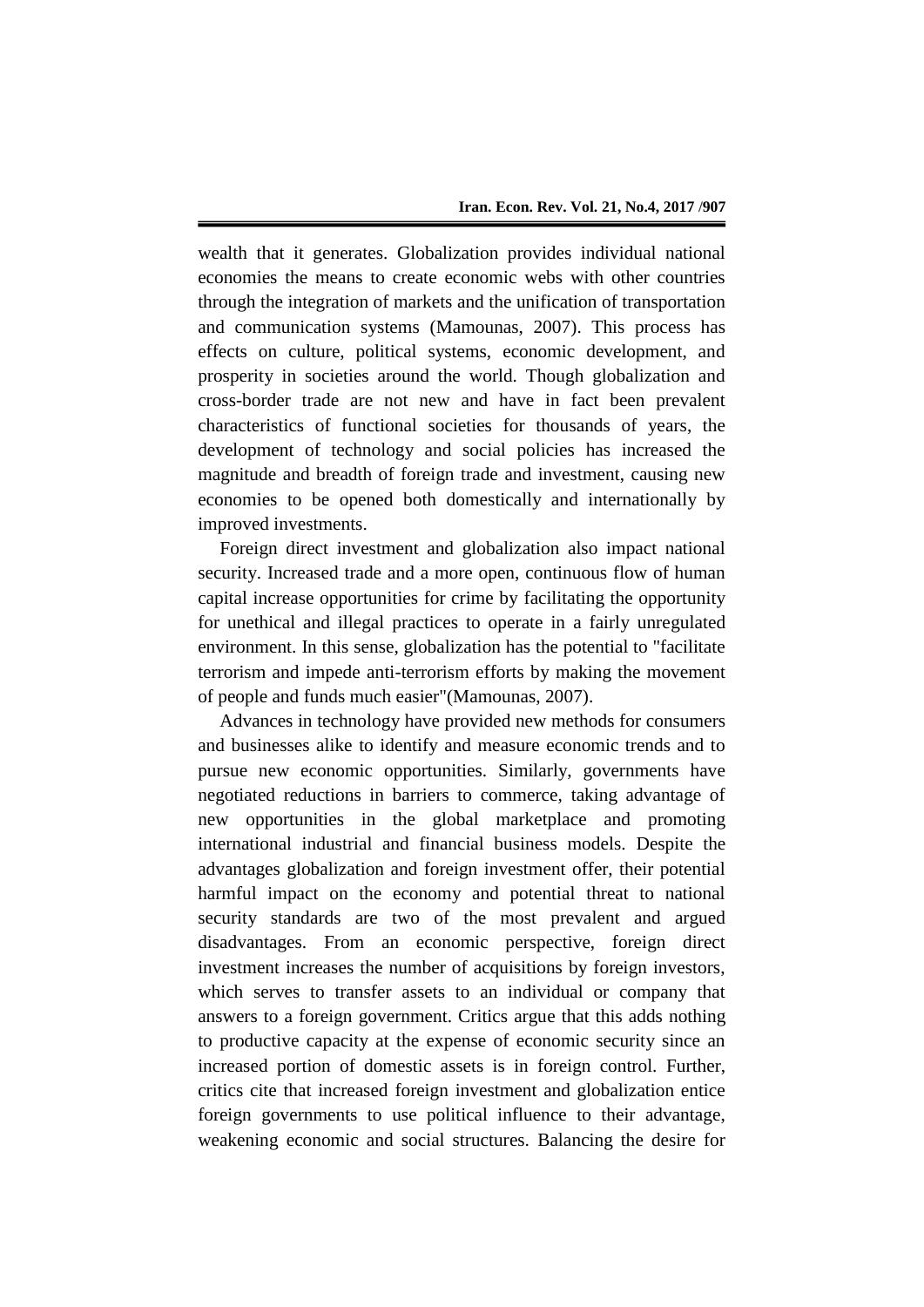trade liberalization with national security concerns has proven to be a challenge for many nations.

In order to limit the opportunities for malicious foreign investment, it is imperative for government controls to be in place to review transactions, maintain domestic safety, and ensure that country does not tolerate national security concerns as a tradeoff for enhanced domestic and global economic development.

The purpose of this paper is to make the policy tradeoff between economic growth and homeland security.The remainder of this article is organized as follows. The second section of the paper reviews the relation between FDI, trade and national security. Section 3 depicts the tradeoff between FDI and environmental policy. Section 4 discusses the empirical methodology, data used and the empirical results of the paper. Finally, a summary and conclusions are provided in the last section.

#### **2. FDI, International Trade and National Security**

Insecurity and terrorism has a huge economic, socio and physical cost. It is obvious that the loss of human lives and the suffering of survivors in the aftermath of an attack can be tremendous. Apart from the loss of lives, terrorist attacks are likely to have negative consequences on the investment behavior (Gassebner, 2005). With drawer of FDI by countries and companies may occurred due to the direct destruction of infrastructure, the rise of operating costs as a result of high demand for security (Enders and Sandler, 2006; Frey et al., 2007). Country's embrace of foreign investment and trade has helped drive its transformation into a global economic powerhouse. This foreign money has helped build factories, create jobs, link country to international markets, and has led to important transfers of technology. This new advanced technology has been a boon not just for economic growth, but also its military and intelligence communities and, as a result, national security. In addition to fueling macro-economic development, economic growth has also allowed hundreds of millions of people to move from subsistence living to the middle class. National security, According to Maier (1990) is best described as a capacity to control those domestic and foreign conditions that the public opinion of a given community believes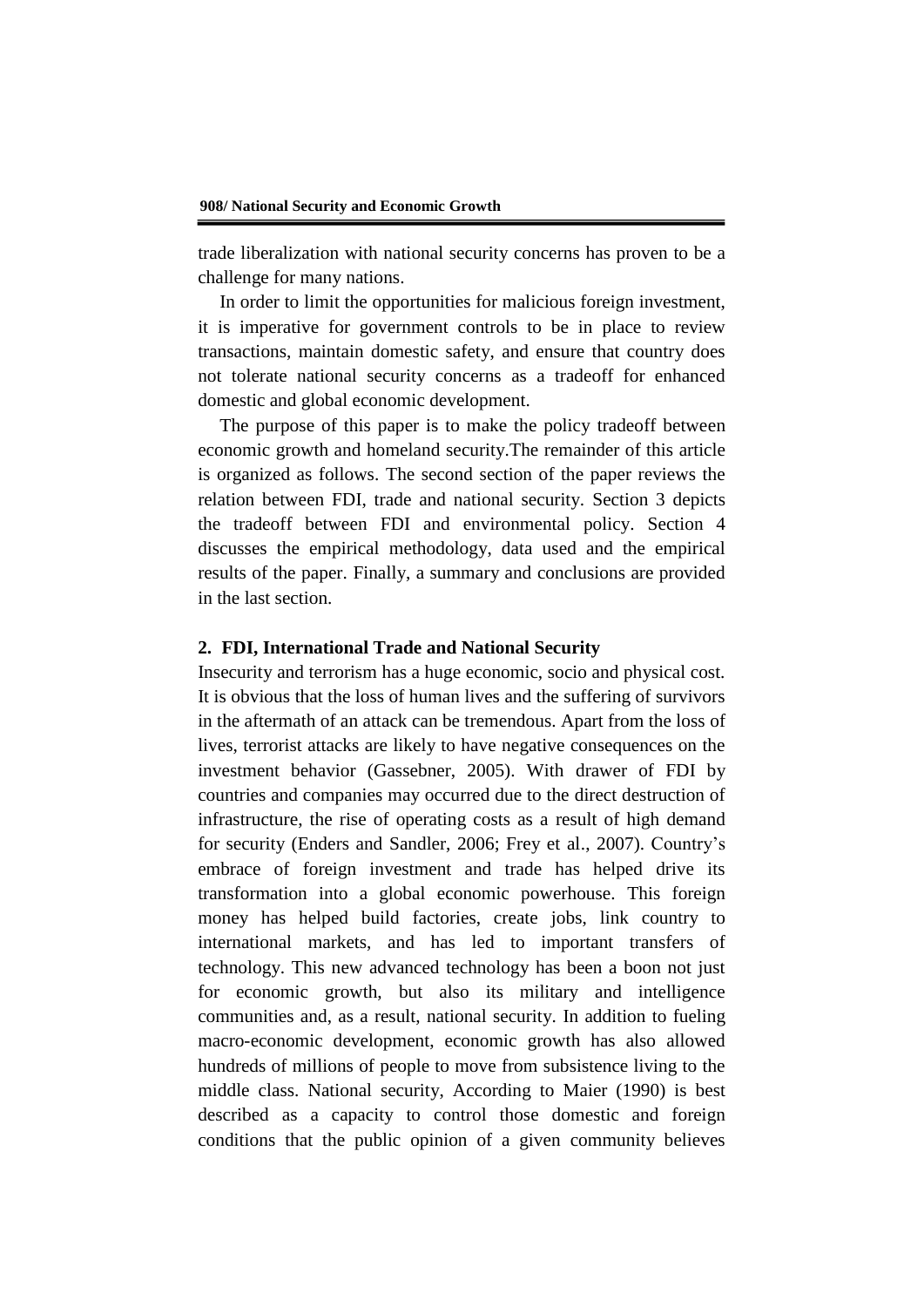necessary to enjoy its own self-determination or autonomy, prosperity and wellbeing. In the views of Otto and Ukpere (2012), security relates to the presence of peace, safety, happiness, and the protection of human and physical resources or the absence of crisis, threats to human injury among others.

In addition, economic liberalization has boosted export growth, in turn, appears to have fueled productivity growth in domestic industries. It is assumed that exports would increase since a large part of exports is comprised of shipments from domestic companies to their foreign affiliates. Technology transferred from foreign investment projects will improve the efficiency of local firms as well. These effects become the major attractions for developing and underdeveloped countries seeking foreign investment. In addition, FDI can serve to integrate domestic markets into the global economic system far more effectively than could have been achieved only by traditional trade flows. The benefits from FDI will be enhanced in an open investment environment with a democratic trade and investment regime, active competition policies, macroeconomic stability and privatization and deregulation. Under such conditions, FDI can play a key role in improving the capacity of a country to correspond to global economic integration and future national developmental strategies. In practice, the greater the openness and freedom toward FDI, the more economic reforms and potential benefits that receiving countries will reap.

Although FDI implicitly brings large economic benefits and potentially attracts numerous business opportunities, many countries are only partially open to foreign investment or even refuse business with foreign enterprises meant for increasing national security. Those countries believe they will be losing the control power over the local economy by inviting foreign investment.

They often use performance requirements such as exporting requirements or technology transfer agreements to control the categories and sizes of FDI. For many countries, performance requirements on foreign investment were considered necessary and desirable to ensure that the activities of foreign capitals are consonant with local countries' developmental strategies (Hirst and Thompson, 1999). The same decline in effectiveness can be seen in terms of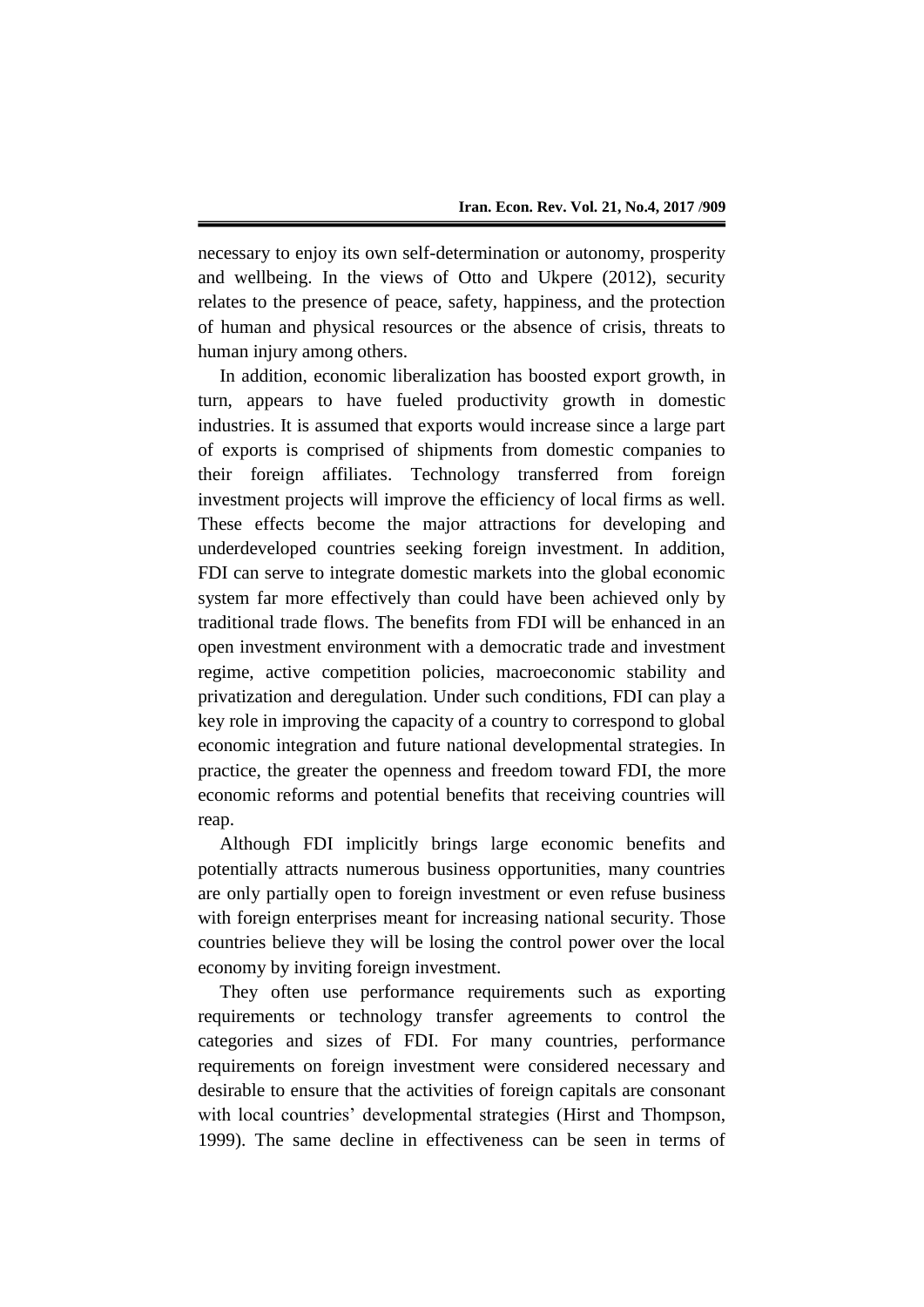policies designed to maximize the potential benefits from inward investment. However, since it has been acknowledged that FDI can stimulate economic growth and national development, there remains a tremendous diversity in countries' approaches on their policies towards FDI. Countries can also screen incoming investment and retain control on foreign participation in particular sectors. Those measures are designed to certify local government can still retain the final decision on economic policies and ensure foreign investment will not cause negative effects on national development.

## **3. FDI and Environmental Policy**

Most past researchers who have been interested in the relationship between the environment and the international trade have focused on the impact of environmental regulation on international trade or foreign direct investment flows, according to the pollution haven hypothesis (PHH). The Pollution haven hypothesis refers to the possibility that foreign investment could sensitive to weaker environmental standards. A possible asymmetry exists between foreign capital and local environmental standards. When firms avoid environmental regulations by relocation it could trigger competition for lax environmental policy in order to gain comparative advantage in "dirty" goods production. The power of foreign firms, especially, and the desperate attempt to woo and tame foreign capital by poor countries might sometimes force these countries to lower the countryspecific regulation. Direct and strict environmental regulation may increase production cost, for this reason and in attempt to promote investment and attract foreign capital, trade liberalization in emerging and transition economies might, by design or by default, lead to lax environmental policies.

Economists have tackled the issue of pollution havens in different ways.<sup>1</sup> The common denominator across the various strands of research is that compliance with environmental regulation raises firms' costs. From there, the literature follows different avenues. Since pollution havens are manifest in the geographic concentration of plants producing pollution-intensive goods, they can in principle be

1

<sup>1.</sup> For a recent survey see Brunnermeier and Levinson (2004).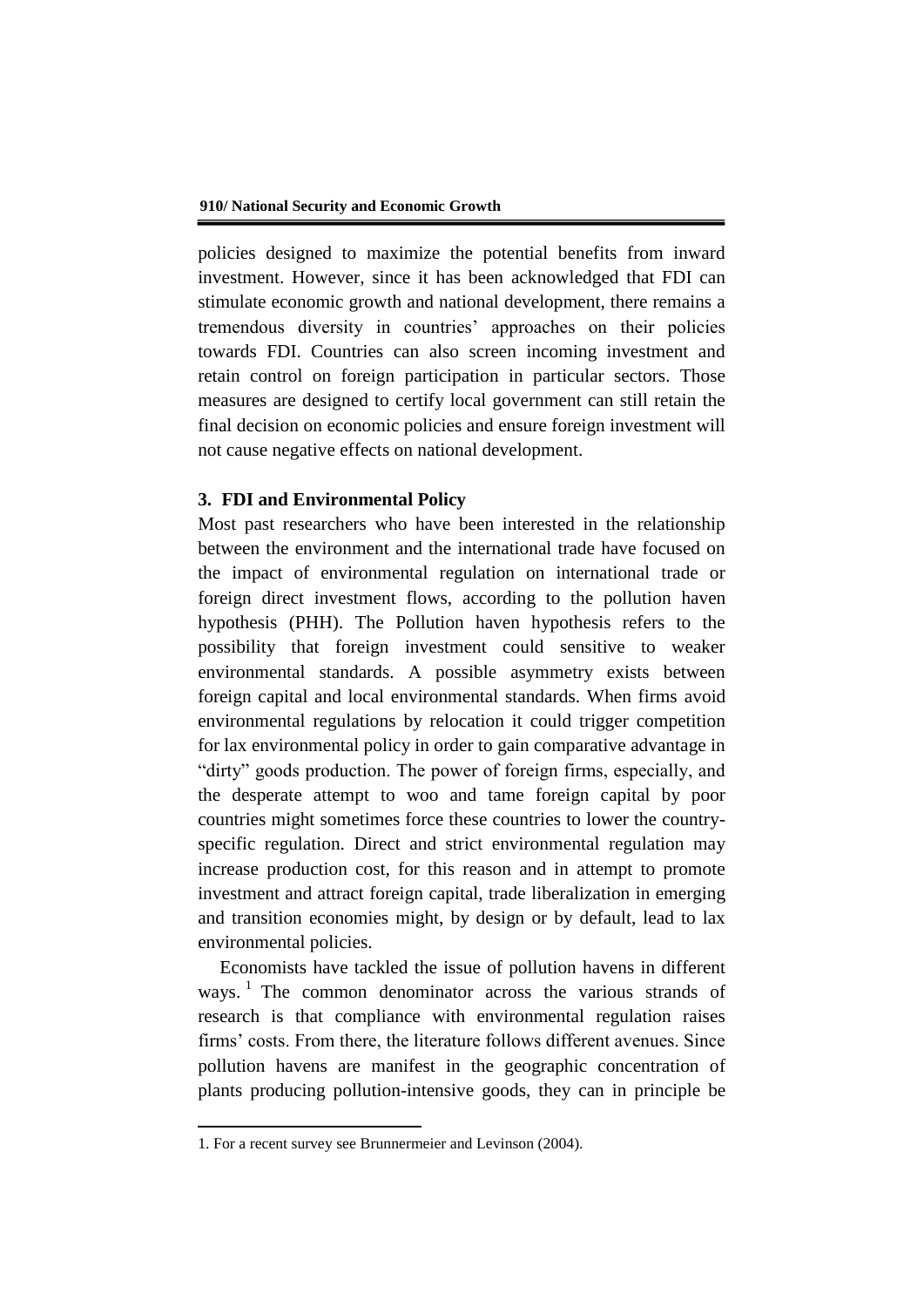detected by looking at either patterns of international trade in dirty goods or at location decisions of multinational firms in pollutionintensive industries.

The literature assessing the empirical validity of the PHH has yet to reach a consensus due to the numerous complexities confronted by researchers.<sup>1</sup> Levinson (2008) effectively separates the literature into first and second generation studies. The first generation encompasses cross-sectional studies treating environmental regulation as exogenous. These studies typically found no statistically meaningful evidence in support of the PHH (and sometimes found counter-intuitive effects). The second generation predominantly encompasses panel data studies designed to remove unobserved heterogeneity invariant along some dimension (most often time, but occasionally across sectors differentiated by pollution intensity). Panel approaches, however, require environmental regulation to be strictly exogenous conditional on the (typically time invariant) unobserved heterogeneity (and other covariates). A few studies within this second generation have attempted to relax this assumption and utilize traditional IV approaches. These second generation studies typically find economically and statistically significant evidence in support of the PHH.

The measurement of pollution intensity is a key issue in empirical work on pollution havens. Most researchers have used data on abatement expenditures for pollution abatement and on investment in pollution abatement equipment. In a recent paper, Levinson and Taylor (2008) point out that if the most pollution-intensive plants within an industry have already relocated at the time expenditure data are collected, pollution abatement expenditures in the remaining plants are likely to be less than the industry average. This effect can bias the coefficient on pollution abatement cost in an investment or net export equation away from showing a pollution haven effect. The absence of a pollution haven effect in SmarzynskaJavorcik and Wei  $(2004)$  may be a consequence of such bias.<sup>2</sup>

Low and Yeates (1992), Xing and Kolstad (2001), List and Co

1

<sup>1.</sup> See Jaffe et al. (1995), Copeland and Taylor (2004), and Brunnermeier and Levinson (2004) for reviews of the literature.

<sup>2</sup> . An additional source of bias in their analysis may arise from unobserved heterogeneity in the cluster.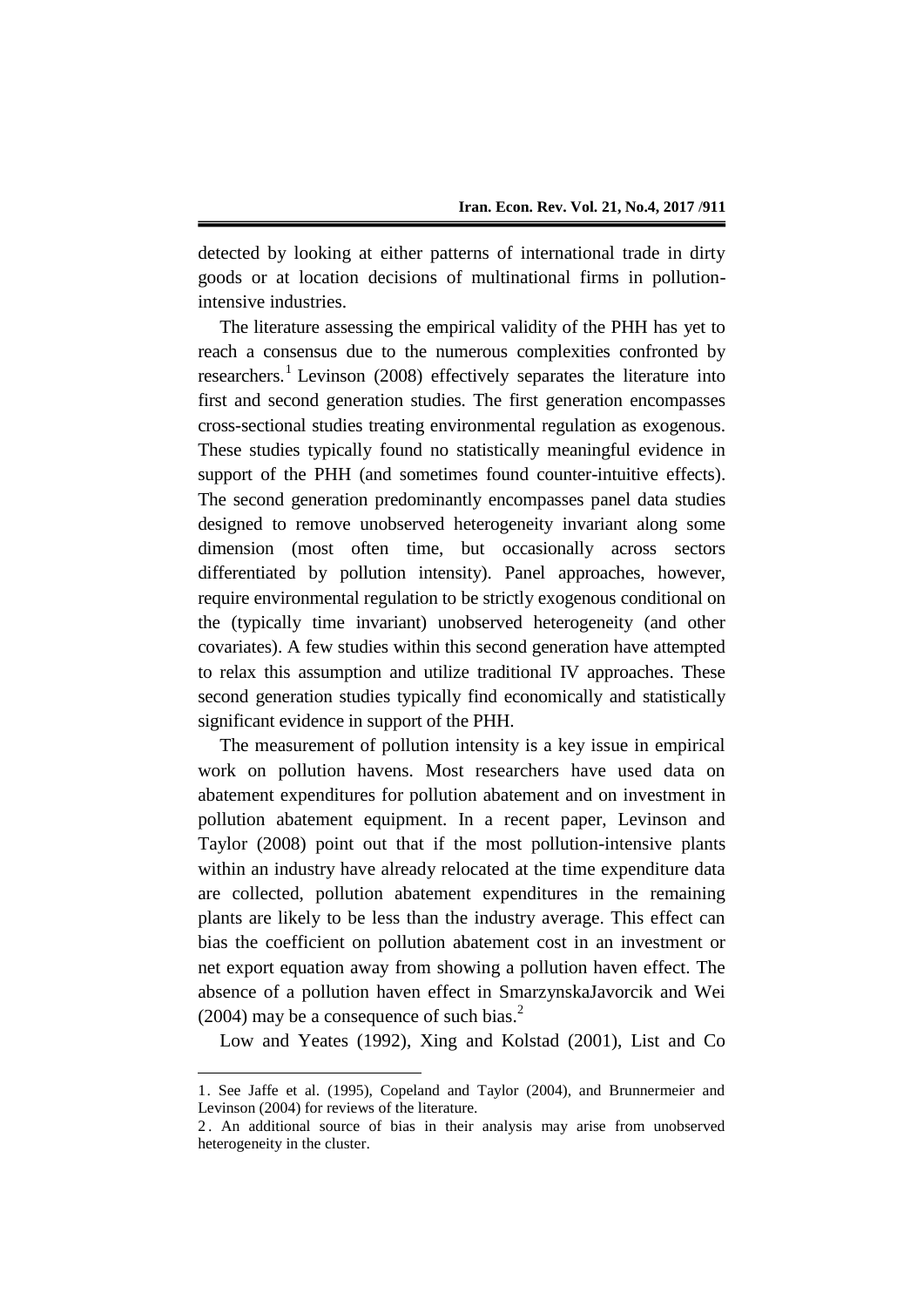(2000), Becker and Henderson (2000), Keller and Levinson (1999), Gray (1997) as well as several papers analyzed by Jeppesen et al. (2001) found strong evidence in favor of the pollution haven hypothesis. List et al. (2003) found empirical evidence that air regulations in the different New York counties had a critical role in deciding the location choice of relocating industries leading to a differential industrial composition across regions. Cole and Elliott (2005) found that domestic sectoral capital intensity and pollution abatement costs have had a positive and significant effect on US FDI to Brazil and Mexico. Tobey (1992) and Eskeland and Harrison (2003), however, concluded that environmental regulation does not influence the location decision of an industry. Indeed, McConnell and Schwab (1990), Duffy–Deno (1992), Friedman et al. (1992) and Levinson (1996) found evidence against the PHH. In their analysis, environmental regulation had no significant, and sometimes even a positive, effect on investment. In another paper, Dean et al. (2003) found that Chinese regions with high environmental stringency attracted investment from non-Chinese sources whereas FDI from Chinese sources were deterred by high environmental regulation.

#### **4. Theoretical Framework**

We attempt to capture the effect of national security in economic growth. In economics, endogenous growth theory or new growth theory was developed in the 1980 as aresponse to criticism of the neoclassical growth model. Endogenous growth theory tries to overcome this shortcoming by building macroeconomic models out of microeconomic foundations.

However, in many endogenous growth models the assumption of perfect competition is relaxed, and some degree of monopoly power is thought to exist. Generally monopoly power in these models comes from the holding of patents.

The Solow (or neoclassical, or exogenous) growth model has been widely used as a theoretical framework for understanding crosscountry growth patterns. The model predicts that the long-run economic growth rate is exogenously determined by the rate of technological progress and that adjustment to stable steady-state growth is achieved by endogenous changes in factor accumulation.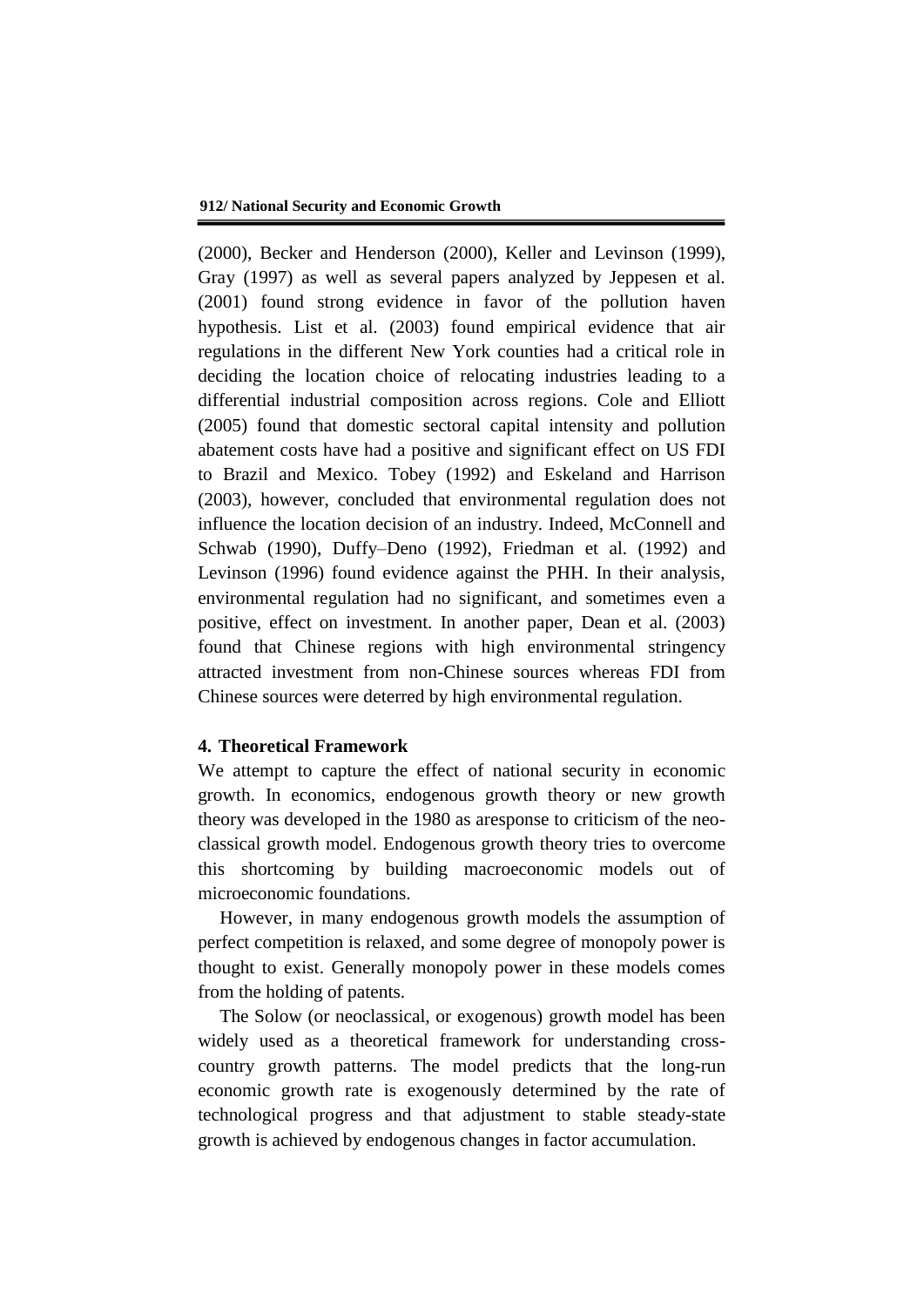Following the modern empirical growth literature, starting with the framework of the Cobb-Douglas production function with constant returns to scale can be written as

 $Y = K^{\alpha}(AL)$  $\beta$  (1)

where is Y output, K is capital, L is labor, A is a productivity parameter, and α and β are the share of capital in total output. Note that an increase in  $A_t$  results in higher output without having to raise inputs. Macroeconomists tend to call increases in  $A_t$  technological progress" and we will loosely refer to this as the "technology" term, but ultimately  $A_t$  is simply a measure of productive efficiency. Because an increase in  $A_t$  increases the productiveness of the other factors, it is also sometimes known as Total Factor Productivity (TFP), and this is the term most commonly used in empirical papers that attempt to calculate this series. We could include other factors like national security, interaction between FDI, a globalization index and national security, interaction between FDI, national security and environmental policy.

We will interpret  $Y_t$  as GDP per capita,  $L_t$  as the number of workers,  $K_t$  as the aggregate capital stock, and  $A_t$ as a measure of overall productivity.

Thus:

$$
A_{it} = f(NSI_{it}, KOF_{it} * NSI_{it}, FDI_{it} * NSI_{it}, FDI_{it} * NSI_{it} * ES_{it}) =
$$
  

$$
(NSI_{it})^{\gamma} (KOF_{it} * NSI_{it})^{\delta} (FDI_{it} * NSI_{it})^{\theta} (FDI_{it} * NSI_{it} * ES_{it})^{\theta}
$$
 (2)

Combining equations (2) with (1), we get:

$$
Y_{it} = K_{it}^{\alpha} L_{it}^{\beta} (NSI_{it})^{\gamma} (KOF_{it} * NSI_{it})^{\delta} (FDI_{it} * NSI_{it})^{\theta} (FDI_{it} * NSI_{it} * NSI_{it} *
$$
  
\n
$$
ER_{it})^{\vartheta}
$$
\n(3)

From equation (3), an explicit estimable function is specified, after taking the natural logs of both sides, as follows:

$$
\ln Y_{it} = \alpha \ln K_{it} + \beta \ln L_{it} + \gamma \ln NSI_{it} + \delta \ln (KOF_{it} * NSI_{it}) + \theta \ln (FDI_{it} * NSI_{it}) + \theta \ln (FDI_{it} * NSI_{it} * ESI_{it} + \mu_t + \varphi_i)
$$
\n(4)

*The National Security Index* (NSI), constructed by the staff of the National Security Council Secretariat (NSCS), has not yet received the attention it deserves. The index has been published in "National Security Annual Review", an independent publication of scholarly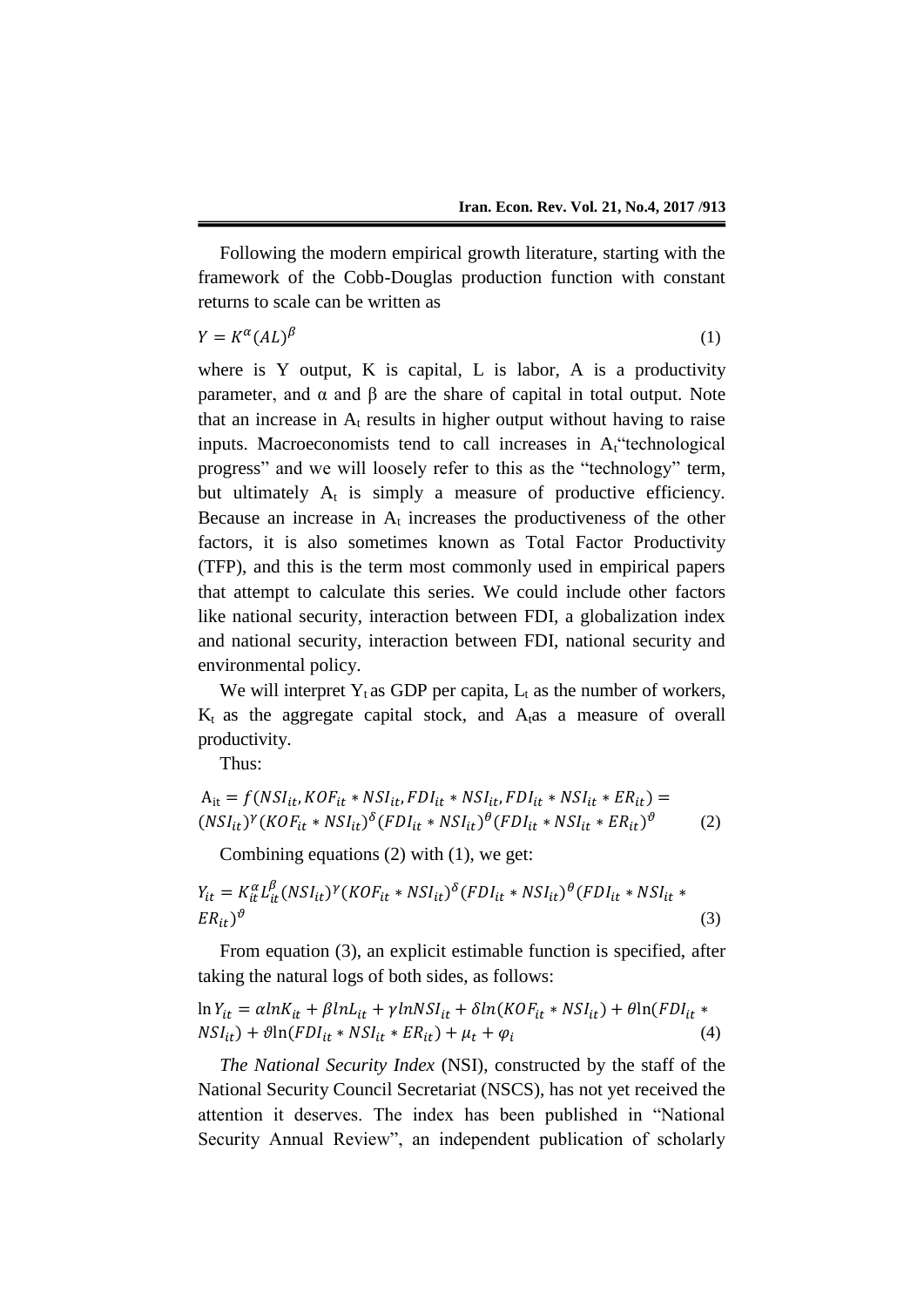essays on the subject. The NSI is an average of five other indices, the Human Development Index (HDI), the Research and Development Index, the Gross Domestic Product Performance Index, the Defense Expenditure Index and the Population Index.

*KOF index* (KOF) as a globalization index that is a ranking of the most global countries based on three dimensions of globalization:

- 1. Economic globalization, characterized as long distance flows of goods, capital and services as well as information and perceptions that accompany market exchanges,
- 2. Political globalization, characterized by a diffusion of government policies and
- 3. Social globalization, expressed as the spread of ideas, information, images and people.

*Foreign direct investment* (FDI) is net inflows of investment to acquire a lasting management interest (10 percent or more of voting stock) in an enterprise operating in an economy other than that of the investor. It is the sum of equity capital, reinvestment of earnings, other long-term capital, and short-term capital as shown in the balance of payments. This series shows total net, that is, net FDI in the reporting economy from foreign sources less net FDI by the reporting economy to the rest of the world. Data are in current U.S. dollars.

To measure *the stringency of environmental regulation* (ER), we construct an index of environmental regulation similar to Ben Kheder and Zugravu's (2008), compound of the same four complementary environmental variables: the number of multilateral environmental agreements ratified, the number of ISO 14001 certifications, the number of INGOs' members and the energy efficiency. Nevertheless, in this study we do not incorporate the same energy efficiency and we rather focus on those indirectly related to environmental policy and economy growth.

 $KOF_{it} * NSI_{it}$  is interaction between KOF and NSI. That is, the decline in concern over economic vulnerability had domestic political and economic sources, security calculations also promoted economic opening. That calculus still underpins support for globalization. Because, the governments, even those most wedded to a conventional view of international politics dominated by military force, saw positive gains to their national economic and technological base, and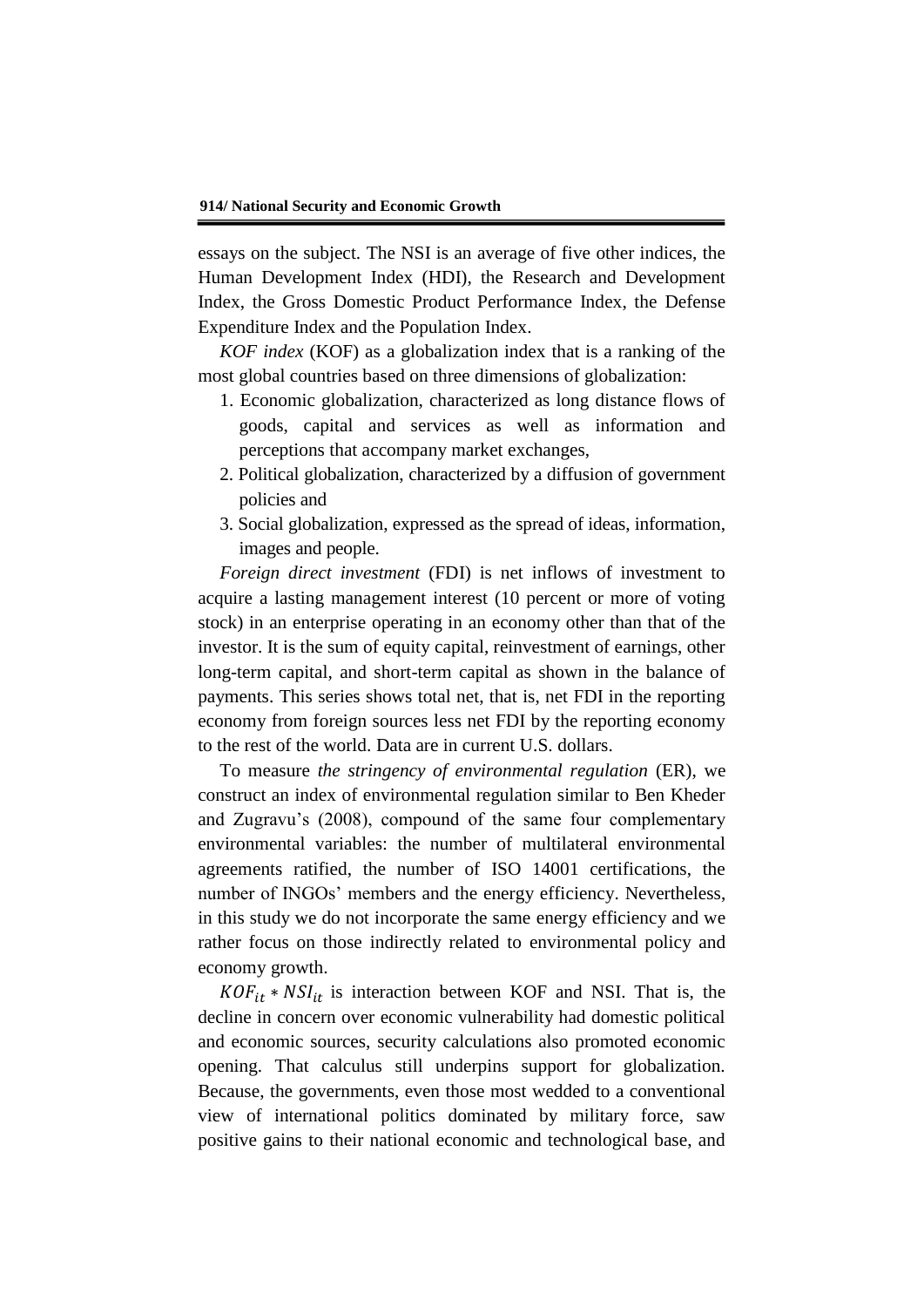ultimately to their military power, through links to the global economy. Changes in military technology had opened an era of spinon from the civilian economy rather than spin-off from the military sector. Those that rejected expanded international economic exchange risked conventional military inferiority.

 $FDI_{it} * NSI_{it}$  is interaction between FDI and NSI. The current state of insecurity has posed serious challenges to the peace and stability of country's macroeconomic environment. The Nation has not only suffered colossal loss in terms of infrastructure, properties and viable human lives but also economic sabotage which leads to the displacement of foreign direct investment. Foreign direct investment plays the key role in most developing economies especially as a catalyst for economic growth.

 $FDI_{it} * NSI_{it} * ER_{it}$  is interaction between FDI, NSI and ER.

## **5. Empirical Results**

The Levin, Lin &Chu and Im, Pesaran and Shin W-stat test were employed to test for stationarity or the existence of unit roots in the data. The test results are as presented in table 1 shows that there is stationarity in the variables at level.

| Table 1: Variables Stationarity Tests in the Region |                       |        |                                             |        |  |  |  |
|-----------------------------------------------------|-----------------------|--------|---------------------------------------------|--------|--|--|--|
| <b>Variables</b>                                    | Levin, Lin & Chu-Test |        | Im, Pesaran and Shin<br><b>W-stat -Test</b> |        |  |  |  |
|                                                     | <b>Statistic</b>      | Prob   | <b>Statistic</b>                            | Prob   |  |  |  |
| $Ln Y_{it}$                                         | $-4.76166$            | 0.0000 | $-5.38136$                                  | 0.0000 |  |  |  |
| $Ln K_{i}$                                          | $-5.70375$            | 0.0042 | $-5.23834$                                  | 0.0001 |  |  |  |
| $Ln L_{ii}$                                         | $-3.76847$            | 0.0001 | $-3.94342$                                  | 0.0000 |  |  |  |
| $Ln$ NSI <sub>it</sub>                              | 2.35186               | 0.0001 | 2.17634                                     | 0.0000 |  |  |  |
| $Ln(KOF_{it}*NSI_{it})$                             | 2.66335               | 0.0000 | 4.02245                                     | 0.0000 |  |  |  |
| $Ln(FDI_{it}*NSI_{it})$                             | $-5.33756$            | 0.0000 | $-5.22526$                                  | 0.0000 |  |  |  |
| $Ln ER_{it}$                                        | 5.20648               | 0.0000 | 3.58352                                     | 0.0000 |  |  |  |
| $Ln(FDI_{i*}^*NSI_{i*}^*ER_{i})$                    | $-3.84714$            | 0.0000 | $-3.42445$                                  | 0.0000 |  |  |  |

**Table 1: Variables Stationarity Tests in the Region**

I estimate the equation (1) using fixed and random effects using 1990–2014 panel data for the Persian Golf countries (Bahrain, Iran,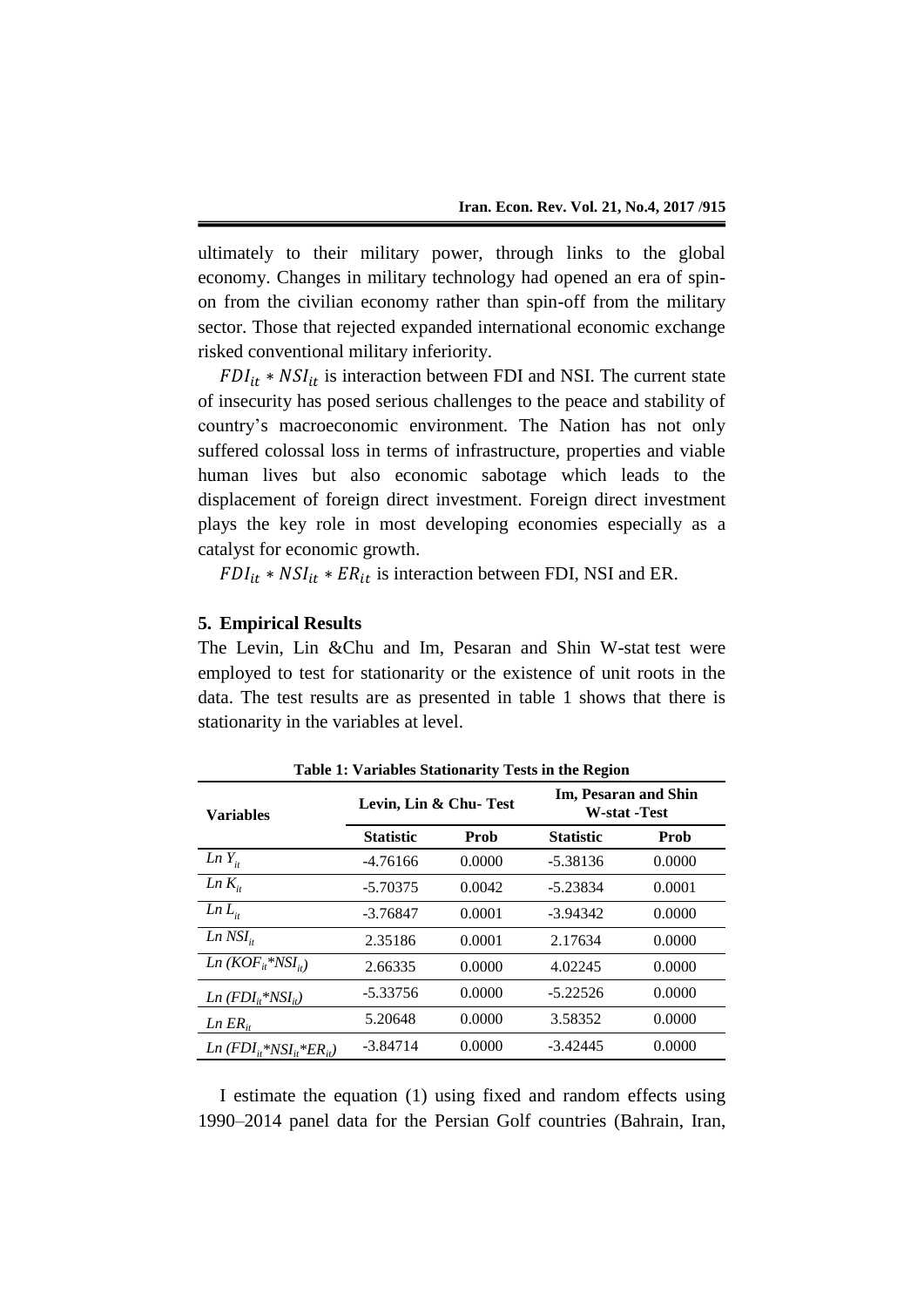Kuwait, Oman, Saudi Arabia, Jordan, Qatar and United Arab Emirates). All results are discussed in Table 2.

We estimated a standard growth equation corresponding to national security on the basis of pooled cross-country time series data.The main advantage of panel data for the analysis of growth equations is that the country-specific effects can be controlled for Generalized Methods of Moments (GMM) estimators (e.g., Caselli et al., 1996). However, these approaches generally impose homogeneity of all slope coefficients, allowing only the intercepts to vary across countries. Pesaran and Smith (1995) suggest that, under slope heterogeneity, these estimates are affected by a potentially serious heterogeneity bias, especially in small country samples.While the fixed effects model treats the  $\mu$ <sub>*t*</sub> and  $\phi$ <sub>*i*</sub> as regression parameters, the random effects model treats them as components of the random disturbance .I employ a Hausman test to test for the inconsistency of the random effects estimate. Furthermore, since heteroscedasticity may be present in the sample because of large variations in the variables, it needs to be tested for in the estimations. A likelihood-ratio test is used that compares a feasible general least squares regression (FGLS henceforth) that is corrected for heteroscedasticity with one that is not. Where the null hypothesis of homoscedasticity could be rejected, robust standard errors are used. A final methodological issue concerns serial correlation in the error term. A Wooldridge test for autocorrelation in panel data is used to test forautocorrelation.

Ignoring first order serial correlation still results in consistent, but inefficient estimates of the coefficients and biased standard errors (Baltagi, 2006). Therefore, where necessary, additional FE models with (FGLS) correcting for AR(1) and FE regressions with Driscoll and Kraay (1998) standard errors are estimated and compared with the results of the other specifications.

In order to test whether or not the residuals from a fixed effects estimation of regression model are spatially independent, I perform Pesaran's (2004) CD test. The null hypothesis of the CD test states that the residuals are cross-sectionally uncorrelated. Correspondingly, the test's alternative hypothesis presumes that spatial dependence is present.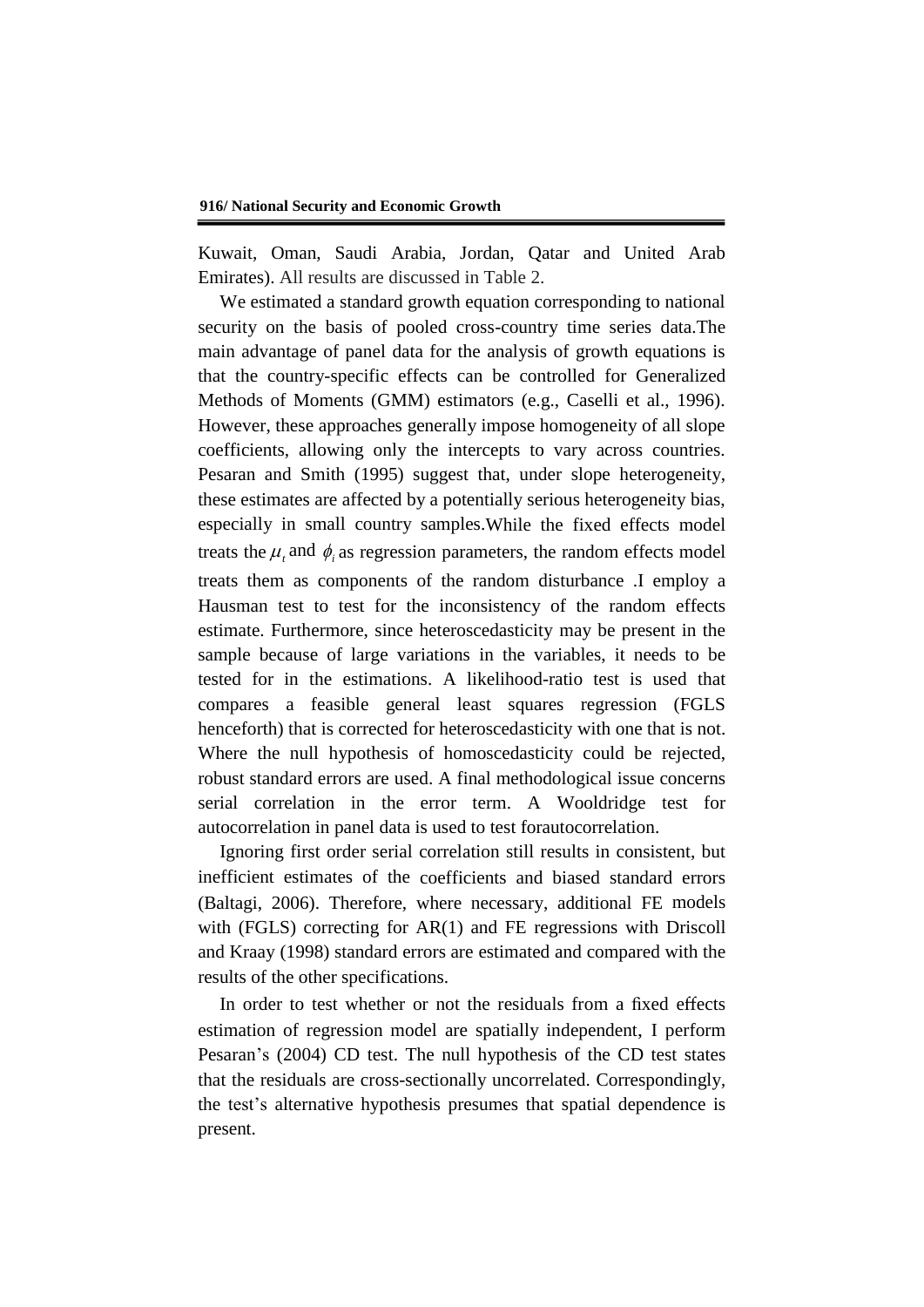| <b>Table 2: The Determinants of Region's Economic Growth</b>            |                        |           |                             |           |  |  |  |  |
|-------------------------------------------------------------------------|------------------------|-----------|-----------------------------|-----------|--|--|--|--|
| <b>Variables</b>                                                        | <b>Random Effect</b>   |           | Fixed Effect <sup>(1)</sup> |           |  |  |  |  |
| $\mathsf{C}$                                                            | $1.85***$              | (2.36)    | 3.974                       | (11.49)   |  |  |  |  |
| $K_{it}$                                                                | 3.095464               | (18.19)   | 1.422361*                   | (11.05)   |  |  |  |  |
| $L_{it}$                                                                | 5.1163                 | (0.47)    | $1.959^{*}$                 | (2.61)    |  |  |  |  |
| $NSI_{it}$                                                              | $-7.55***$             | $(-1.84)$ | $-2.45$ **                  | $(-2.51)$ |  |  |  |  |
| $KOF_{it}$ *NSI <sub>it</sub>                                           | $1.23***$              | (1.82)    | $4.22$ <sup>*</sup>         | (2.67)    |  |  |  |  |
| $FDI_{it}$ *NSI <sub>it</sub>                                           | $.200078$ <sup>*</sup> | (3.13)    | $2.67*$                     | (3.57)    |  |  |  |  |
| $FDI_{it}$ *NSI <sub>it</sub> *ER <sub>it</sub>                         | 22.08                  | (0.02)    | $-13.2$ <sup>*</sup>        | $(-0.70)$ |  |  |  |  |
| $R^2$                                                                   | 0.8362                 |           | 0.7284                      |           |  |  |  |  |
| Groups                                                                  | 8                      |           | 8                           |           |  |  |  |  |
| Number of observation                                                   | 200                    |           | 200                         |           |  |  |  |  |
| Time periods                                                            | 25                     |           | 25                          |           |  |  |  |  |
| Breusch and Pagan LM test                                               | 75.46                  |           |                             |           |  |  |  |  |
| Prob> chi2                                                              | 0.0000                 |           |                             |           |  |  |  |  |
| Modified Wald Test for group-<br>wise heteroskedasticity <sup>(3)</sup> |                        |           | $2.0e + 0.5$                |           |  |  |  |  |
|                                                                         |                        |           | 0.0000                      |           |  |  |  |  |
| Pesaran's test of cross sectional<br>independence                       |                        |           | 94.455                      |           |  |  |  |  |
|                                                                         |                        |           | 0.0000                      |           |  |  |  |  |
| Hausman Test <sup>(2)</sup>                                             | $2(2)=18.48$           |           |                             |           |  |  |  |  |
| Prob> chi2                                                              | 0.0010                 |           |                             |           |  |  |  |  |
| Wooldridge test for                                                     | 14.579                 |           |                             |           |  |  |  |  |
| autocorrelation in panel data                                           |                        |           |                             |           |  |  |  |  |
|                                                                         |                        |           | 0.0066                      |           |  |  |  |  |

**Note**: T-statistics are shown in parentheses. Significance at the 99%, 95% and 90% confidence levels are indicated by \* , \*\*and \*\*\*, respectively.

(1) The acceptation of model by the Hausman test.

The all coefficients of the variables except interaction between FDI, NSI and ER are significantly. I found K, L, KOF\*NSI and FDI\*NSI increase the region's GDP per capita. Also, NSI has a negative effect on GDP per capita.

Developing nations simply lack the instruments to combat transnational terrorism effectively. Yet transforming emerging economies into dependable international trading partners and extending the boundaries of the global security network depends on the ability of these nations to develop the means to stop terrorists. Meeting the challenge will be difficult for developing economies for a number of reasons, and the problem is more than a lack of hard cash to buy fences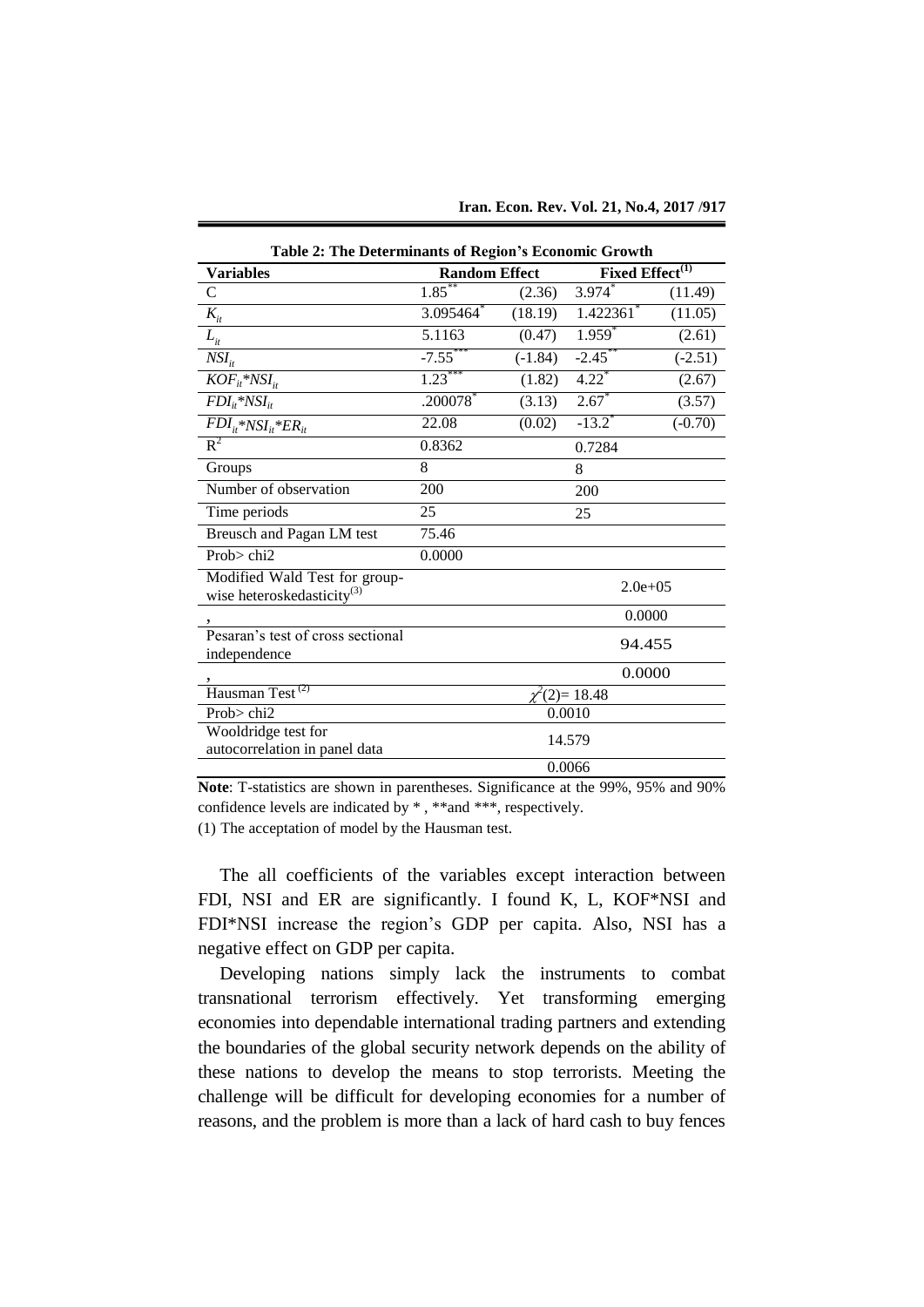and guard dogs. Fundamentally, good security is about good governance. That means an established rule of law and law enforcement as well as trade officials who follow the law. It also requires an end to widespread corruption. It demands transparency in government action. It includes having personnel that are adequately equipped and trained to do their jobs. And it demands cultural change—a mind-set that envisions that the role of custom, trade, and law enforcement is to facilitate and protect trade, not just generate revenue for the government by collecting tariffs, taking bribes, and pilfering goods.

Finally, good security demands governance that facilitates economic growth, which in turn creates the wealth that allows the public and private sectors to pay for the security that their people deserve. Developing nations that lack the capacity for good governance will always lack the capability to provide good security.

The effects of globalization on national security are also closely related to economic security through government that provides a stable environment for economic growth. Globalization had led governments to emphasize the opening of borders; sorting desirable from undesirable cross-border exchange and movement had not been a priority. Those malign transactions and movements, parasitic on legitimate ones, encompassed the transport of illegal substances such as drugs and contraband, criminal and terrorist networks, illegal migration, environmentally damaging exotic species, and cross-border movement of pathogens, such as the SARS virus.

Negative cross-border effects associated with economic globalization can be labeled new security issues in their own right. They also have second-order effects on economic security. First, in response to these security threats, governments may reach for counter measures that are economically damaging. In their efforts to sort well from bad crossborder flows, legitimate economic exchange may be taxed too heavily or even stifled in an effort to shut off threatening intrusions. Second, these new sources of insecurity may themselves produce economic shocks, magnified through globalized communications and transportation networks and by the growth of sectors that are highly sensitive to such shocks. Finally, economic insecurity in other societies may also reinforce or encourage illicit economic exchange that then produces further insecurity through avenues that have been widened by globalization.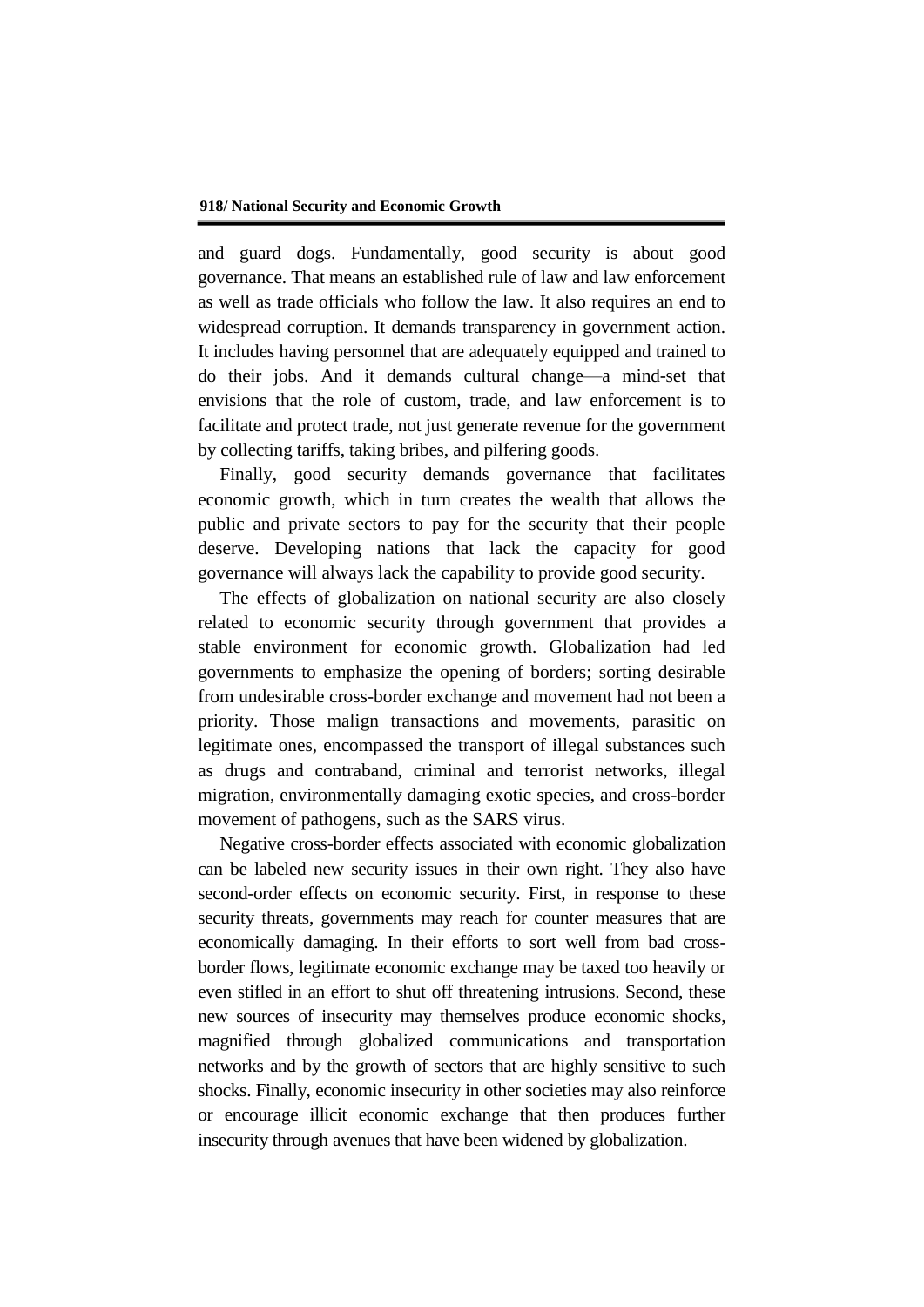A strong world economy enhances our national security by advancing prosperity and freedom in the rest of the world. Foreign Direct Investment (FDI) and its maintenance of security are important to economic development because country's changing relationship with other countries enhances economic growth.1 Ironically, the acquisition of FDI needs to preserve its regional security can pose a threat to *domestic* security because of the fear that foreign companies, through investment and ownership, can gain significant access to industries, critical infrastructure, and government.

National security increase economic growth supported by FDI and free markets creates new jobs and higher incomes. It allows people to lift their lives out of poverty, spurs economic and legal reform and it reinforces the habits of liberty.

National security increases FDI that makes a nation's economy stronger, and it improves global conditions generally. Also, it enhances the productivity of host countries and promotes economic development. This belief stems from the fact that FDI not only provides direct capital financing but also creates positive externalities via the adoption of foreign technology and know-how even for national security which can happen via licensing agreements, imitation, employee training, and the introduction of new processes, and products by foreign firms; and the creation of linkages between foreign and domestic firms. These benefits, together with the direct capital financing it provides, suggest that FDI can play an important role in modernizing national economy and security, and also promoting economic development. The positive relationship between FDI and economic growth is often said to depend on other factor that is called "absorptive capacity" and includes the level of national security, human capital development, type of trade regimes and the degree of openness. Using this "endogenous" growth framework, FDI can contribute in a significant way to all three components of growth. National security increase help FDI inflow enhances capital stock and boosts human capital accumulation and speeds up technological advances in host countries. The most significant and direct impacts of FDI are through its role in two major areas. These are in the accumulation of investment capital and the growth of total factor productivity (TFP) of the recipients.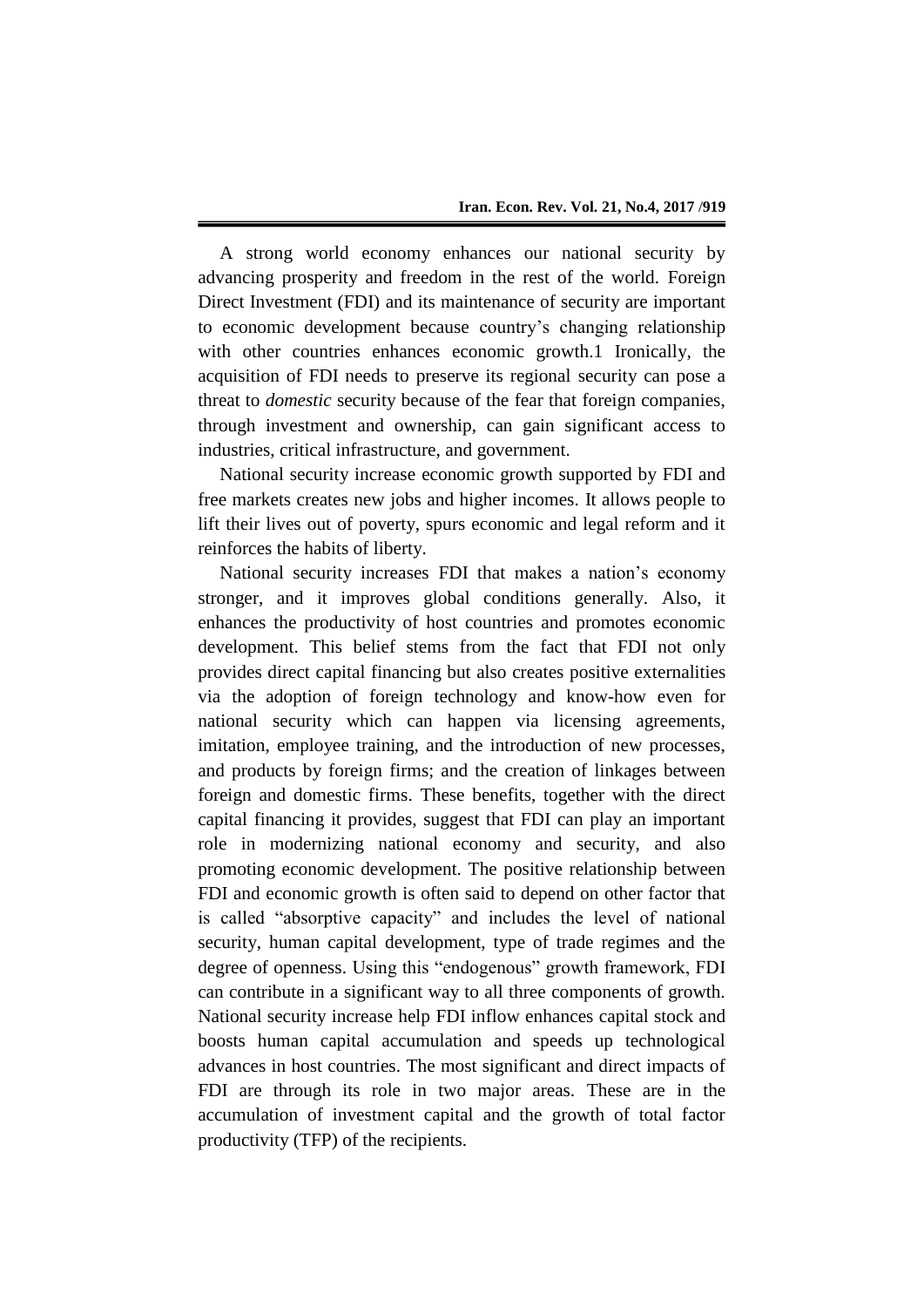## **6. Conclusions**

Growth performances vary across countries and regions. The growth pattern in the MENA region has special characteristics: heavy reliance on oil; weak economic base; high population growth and unemployment rates; dominance of the state in the economic sector; low level of integration withthe world; underdeveloped financial and capital market; underdeveloped institutions and low rates of returns on human and physical capital (Hassan and Bashir, 2002; Makdisi, Fattah and Liman, 2002). National security is essential to growth, necessary to develop a country's security in all sectors of the economy, and links a country with the global economy and ensures competitiveness.

The aim of this paper is the examination of the effect of national security and its relation with foreign investment and trade on Persian Gulf region's economic growth over the 1990-2014 periods. The results indicate national security has negative effect but its relation with foreign investment and trade has positive effect on the region's economic growth.

## **References**

Mamounas, J. (2007). Controlling Foreign Ownership of U.S. Strategic Assets: The Challenge of Maintaining National Security in a Globalized and Oil Dependent World. *Law and Business Review of the Americas*, *13*, 381-382.

Caselli, F., Esquivel, G., & Fernando, L. (1996). Reopening the Convergence Debate: A New Look at Cross-Country Growth Empirics. *Journal of Economic Growth, 1*, 363-389.

Hassan, M. K., Waheeduzzaman, M., & Rahman, A. (2003). Defense Expenditure and Economic Growth in the SAARC Countries. *The Journal of Political, Social* and *Economic Studies*, *28*(3), 275-293.

Deger, S. (1986). Economic Development and Defense Expenditure. *Economic Development and Culture Change*, *35*, 179-196.

Galvin, H. (2003). The Impact of Defense Spending on the Economic Growth of Developing Countries: A Cross- Section Study. *Defense and Peace Economics*, *14*(1), 51-59.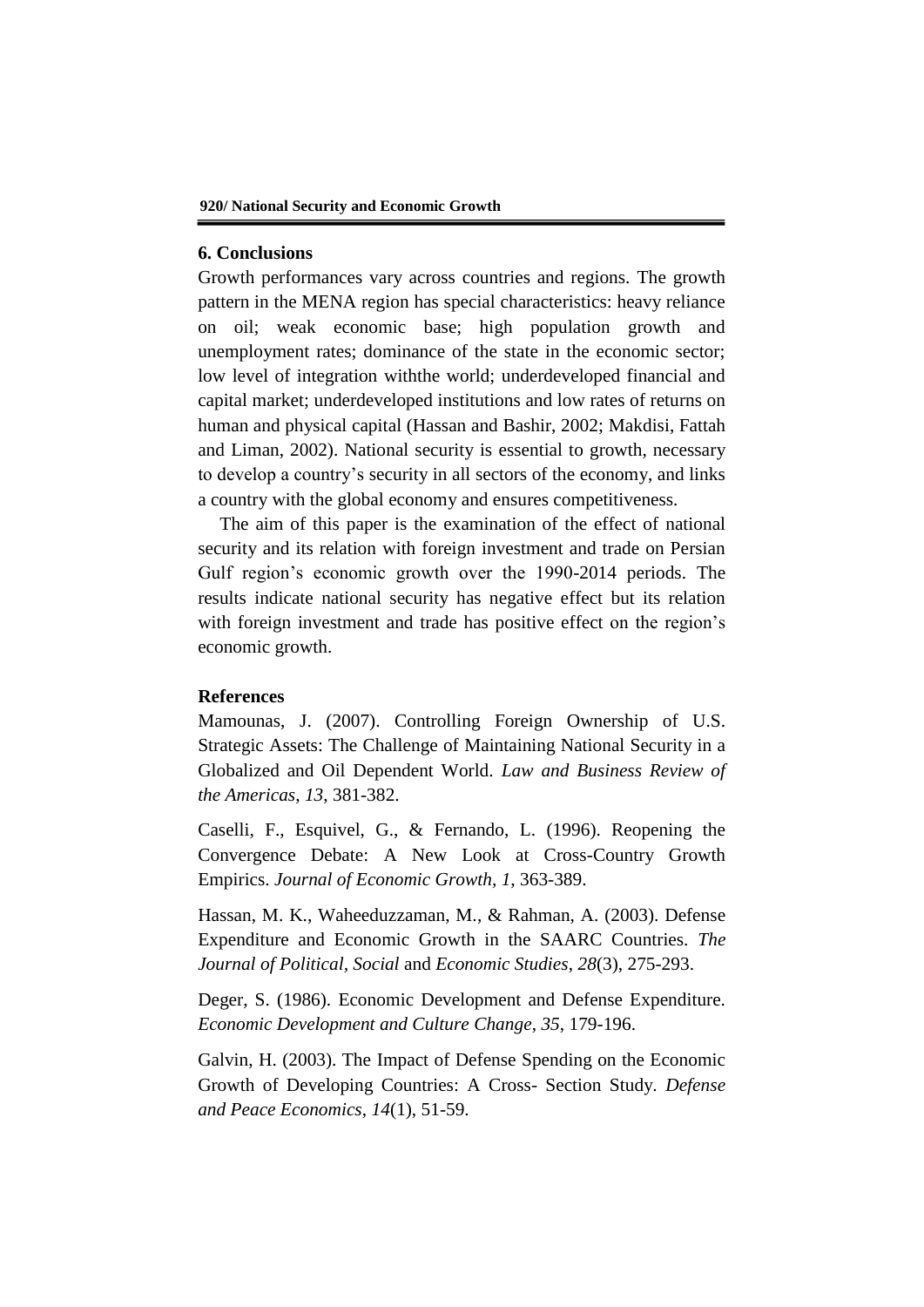Kollias, C., Naxakis, C., & Zarangas, L. (2004a). Defense Spending and Growth in Cyprus: A Causal Analysis. *Defense and Peace Economics*, *15*(3), 299-307.

Kollias, C., Manolas, G., & Paleologou, S. Z. (2004b). Defense Expenditure and Economic Growth in the European Union: A Causality Analysis. *Journal of Policy Modeling*, *26*, 553-569.

Yildirim, J., & Ocal, N. (2006). Arms Race and Economic Growth: The Case of India and Pakistan. *Defense and Peace Economics, 17*, 37-45.

Dakurah, A. H., Davies, S. P., & Sampath, R. K. (2000). Defense Spending and Economic Growth in Developing Countries: A Causality Analysis. *Journal of Policy Modeling*, *23*, 651-658.

Reitschuler, G., & Loening, J. L. (2005). Modelling the Defense-Growth Nexus in Guatemala. *World Development, 33*(3), 513-526.

Gassebner, M., Keck, A., & Teh, R. (2010). The Impact of Disasters and Terrorism on International Trade. *WTO Working Paper*, Retrieved from

https://www.econstor.eu/bitstream/10419/50874/1/51505058X.pdf.

Enders, W., & Sandler, T. (2008). Economic Consequences of Terrorism in Developed and Developing Countries: An Overview. In P. Keefer, & N. Loayza (Eds.), *Terrorism, Economics, Development and Political Openness* (17-47). New York, NY: Cambridge University Press.

Frey, B. S., Luechinger, S., & Stutzer, A. (2007). Calculating Tragedy: Assessing the Costs of Terrorism. *Journal of Economic Surveys*, *21*(1), 1-24.

Maier, C. S. (1990). Peace and Security for the 1990s. Retrieved from http://en.wikipedia.org/wiki/National\_security.

Otto, G., & Ukpere, U. I. (2012). National Security and Development in Nigeria. *African Journal Business Management*, *6*(23), 6765-6770.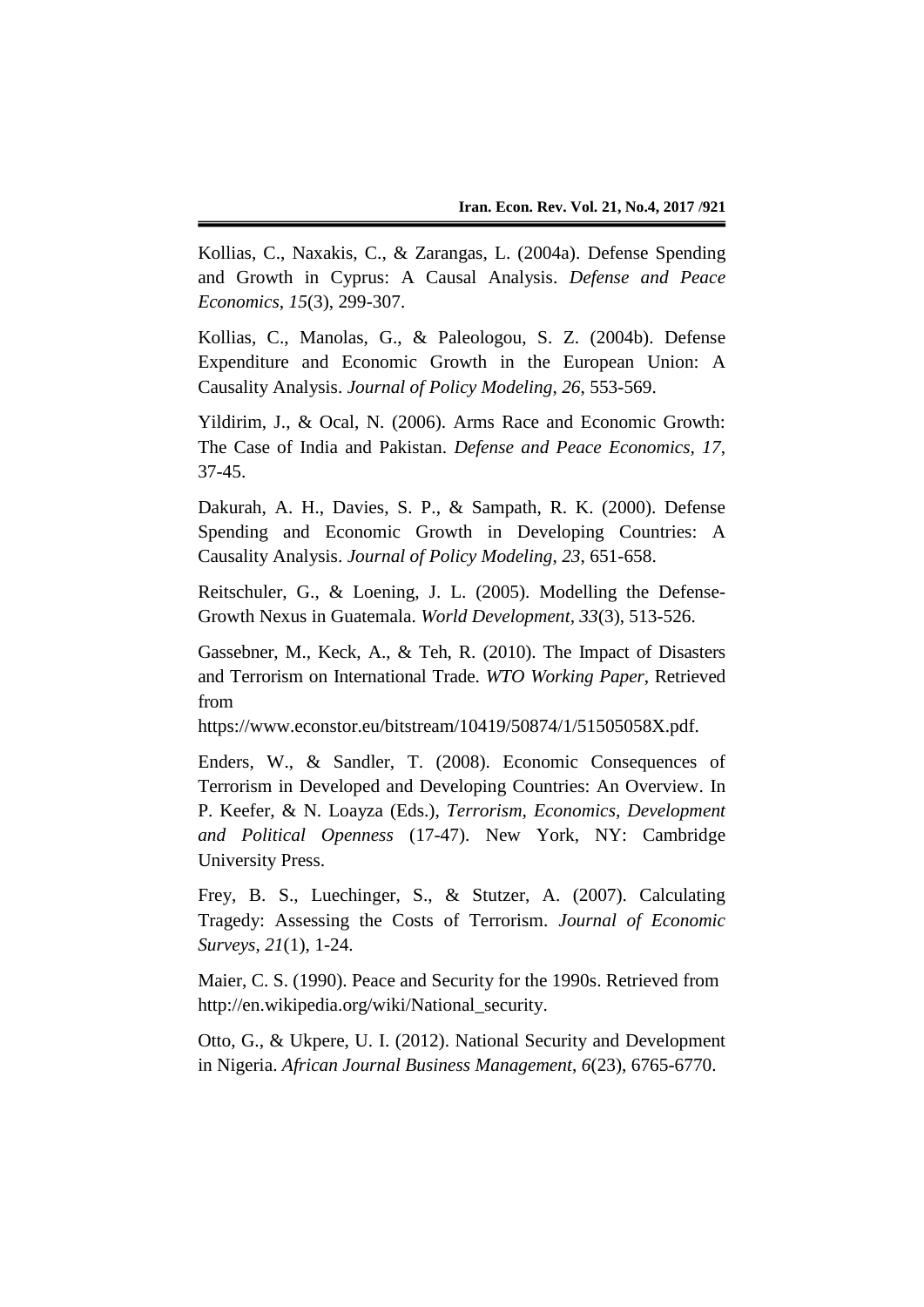Brunnermeier, S., & Levinson, A. (2004). Examining the Evidence on Environmental Regulations and Industry Location. *Journal of Environment and Development*, *13*(1), 6-41.

Levinson, A. (2008). Pollution Haven Hypothesis (2<sup>nd</sup> Ed.), In Y. Steven, N. Durlauf, & E. Lawrence Blume (Eds.), *New Palgrave Dictionary of Economics*. London: Palgrave Macmillan.

Levinson, A., & Taylor, S. M. (2008). Unmasking the Pollution Haven Effect. *International Economic Review, 49*(1), 223-254.

Smarzynska Javorcik, B. K., & Wei, S. J. (2004). Pollution Havens and Foreign Direct Investment: Dirty Secret or Popular Myth? *Contributions to Economic Analysis & Policy*, *3*(2), 1-32.

Jaffe, A. B., Peterson, S. R., Portney, P. R., & Stavins, R. N. (1995). Environmental Regulation and the Competitiveness of U.S. Manufacturing: What Does the Evidence Tell Us? *Journal of Economic Literature*, *33*, 132-163.

Low, P., & Yeates, A. (1992). Do Dirty Industries Migrate? *World Bank Discussion Paper, 159*, Retrieved from http://www.storzperf.com/pdfs/HBOctStorz.pdf.

List, J. A., & Co, C. Y. (2000).The Effects of Environmental Regulations on Foreign Direct Investment. *Journal of Environmental Economics and Management, 40, 1*-20.

Becker, R., & Henderson, J. (2000). Effects of Air Quality Regulation on Polluting Industries. *Journal of Political Economy*, *108*, 379-421.

Keller, W., & Levinson, A. (2002). Environmental Regulations and FDI inflows to U.S. States: The Potential for a ''Race to the Bottom'' of Environmental Stringency. *Review of Economics and Statistics*, *84*(4), 691-703.

Gray, W. B. (1997). Manufacturing Plant Location: Does State Pollution Regulation Matter? *NBER Working Paper, 8705,* Retrieved from http://core.ac.uk/download/pdf/6646164.pdf.

Jeppesen, T., List, J. A., & Folmer, H. (2002). Environmental Regulations and New Plant Location Decisions: Evidence from Meta-Analysis. *Journal of Regional Science, 42*, 19-49.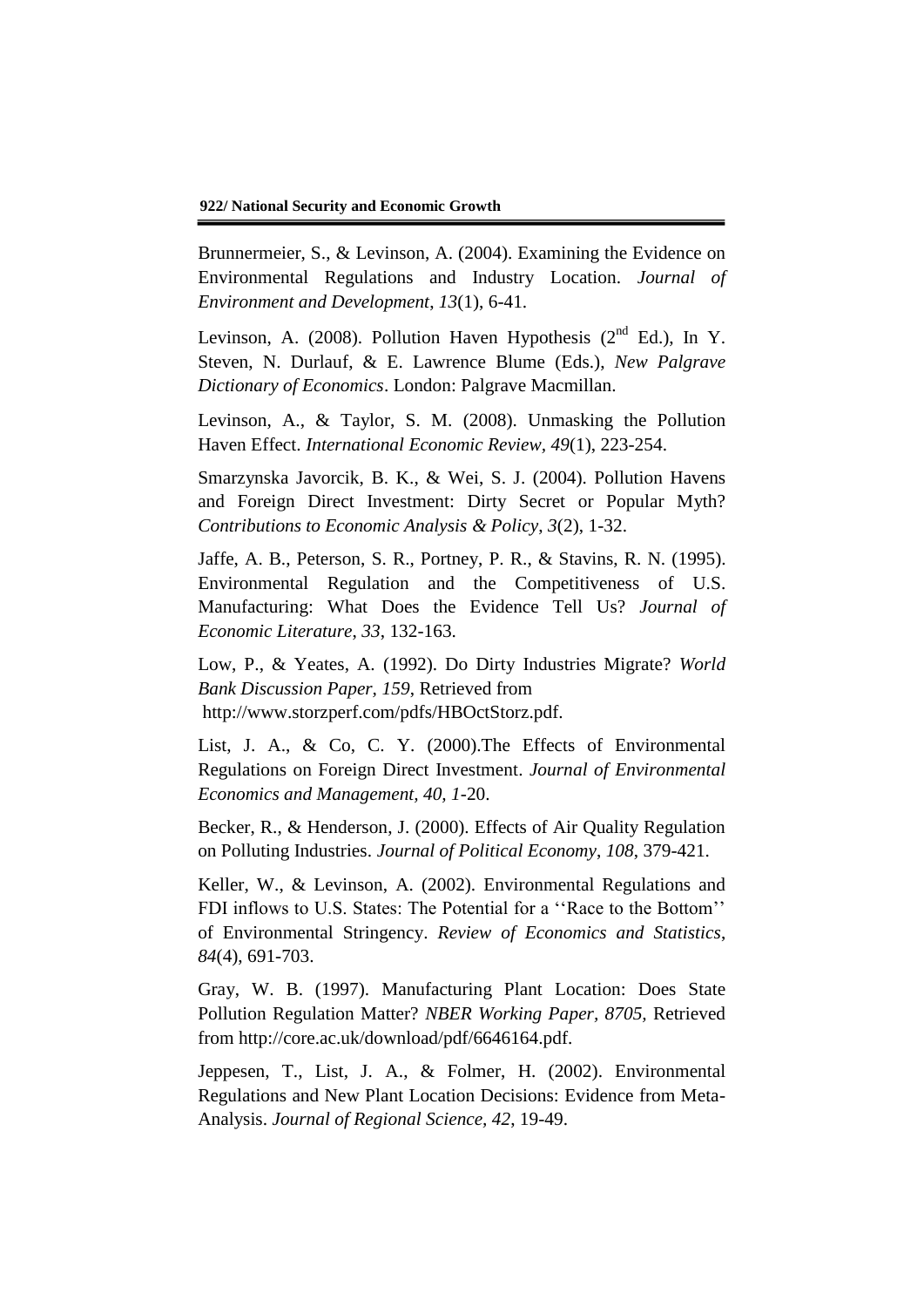List, J. A., Millimet, D. L., Fredriksson, P. G., & McHone, W. W. (2003). Effects of Environmental Regulation on Manufacturing Plant Births: Evidence from a Propensity Score Matching Indicator. *Review of Economics and Statistics*, *85*, 944-952.

Cole, M. A., & Elliott, R. J. R. (2005).FDI and the Capital Intensity of 'Dirty' Sectors: A Missing Piece of the Pollution Haven Puzzle. *Review of Development Economics*, *9*, 530-548.

Tobey, J. A. (1990). The Effect of Domestic Environmental Policies on Pattern of World Trade: An Empirical Test. *Kyklos*, *43*, 191-209.

Eskeland, G., & Harrison, A. (2003). Moving to Greener Pastures? Multinationals and the Pollution Haven Hypothesis. *Journal of Development Economics*, *70*(1), 1-23.

McConnell, V. D., & Schwab, R. M. (1990). The Impact of Environmental Regulation on Industry Location Decisions: The Motor Vehicle Industry. *Land Economics*, *66*, 67-81.

Duffy-Deno, K. (1992). Pollution Abatement Expenditures and Regional Manufacturing Activity. *Journal of Regional Science*, *32*, 419-436.

Friedman, J., Gerlowski, D. A., & Silberman, J. (1992). What Attracts Foreign Multinational Corporations? Evidence from Branch Plant Location in the United States. *Journal of Regional Science, 32*, 403- 418.

Levinson, A. (1996). Environmental Regulation and Industrial Location: International and Domestic Evidence. In J. Bhagwati, & R. Hudec (Eds.), *Harmonization and Fair Trade*. Cambridge, MA: MIT Press.

Dean, M. J., Lovely, M. E., & Wang, H. (2003). Foreign Direct Investment and Pollution Havens, Evaluating Evidence from China. *US International Trade Commission - Industry and Economic Analysis Working Paper*, *04-01-B*, Retrieved from

https://www.researchgate.net/profile/Mary\_Lovely/publication/23517